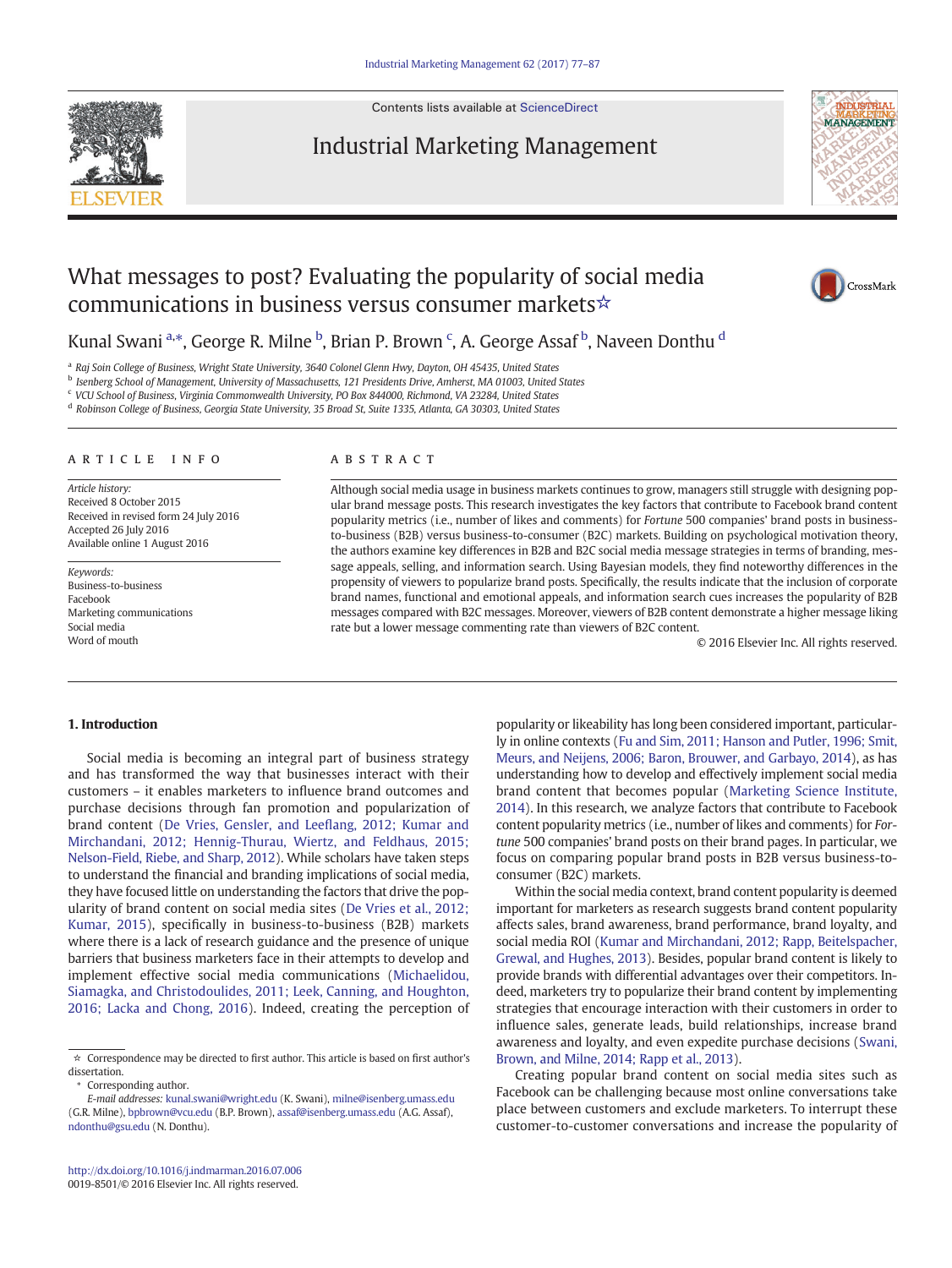their brands, marketers create brand pages and post brand content with the expectation that followers or fans of their pages will like and comment on them and ultimately share their brand messages ([De Vries](#page--1-0) [et al., 2012\)](#page--1-0). Recent changes on Facebook have obligated marketers to reevaluate their social media content strategies. They have begun to shift away from promotionally-based content to brand content designed to encourage viewer engagement and sharing [\(Kacholia, 2013\)](#page--1-0).

Marketers can share social media content and ultimately create brand post popularity in two ways: (1) by encouraging brand fan membership and fan likes and (2) by encouraging brand post likes and comments [\(Wallace, Buil, de Chernatony, and Hogan, 2014\)](#page--1-0). Fan membership can be encouraged with monetary and nonmonetary incentives. Although "buying" fans may increase popularity, this strategy's impact is limited if it fails to popularize brand page posts through increased likes and/or comments so that brand messages are shared throughout a viewer's network [\(Berger and Milkman, 2012\)](#page--1-0). Value from fans comes from their level of engagement with brand page posts, particularly when they like and comment on brand posts, such that they eventually popularize the brand content throughout their unique network of friends and associates [\(Lipsman, Mudd, Rich, and](#page--1-0) [Bruich, 2012\)](#page--1-0). In this sense, liking and commenting are useful proxies for brand post popularity.

B2B marketers have not yet determined how to effectively engage their Facebook fans through promoting liking and commenting actions. While over 80% of B2B marketers actively use Facebook, only 36% say their marketing efforts on Facebook are effective and 57% express a desire to learn more about using Facebook effectively ([Stelzner, 2015](#page--1-0)). Given the lack of guidance and academic research on the subject, B2B marketers are likely to mimic their B2C counterparts who have been successful in integrating Facebook in their marketing communications. However, duplicating Facebook brand post strategies will not reveal similar rewards as the two contexts differ enough to justify dedicated investigations and distinct approaches ([Swani et al., 2014\)](#page--1-0). Thus, we aim to address how businesses can increase liking and commenting behaviors in B2B versus B2C contexts. To guide effective social media strategy development, we build on the traditional communication model [\(Duncan and Moriarty, 1998; Shannon and Weaver, 1949; Yadav and](#page--1-0) [Pavlou, 2014\)](#page--1-0) by incorporating the role of networks of friends and associates and addressing how customers process and respond to the social media messages they receive from marketers. In addition, we draw on word-of-mouth (WOM) psychological motivation theory to argue that motivations need to be made salient for Facebook users in order for them to share content with their networks of friends and associates [\(Berger, 2014; Lovett, Peres, and Shachar, 2013\)](#page--1-0).

In our empirical model, we measure liking and commenting behaviors and highlight the key differences between B2B and B2C social media message content in terms of branding, message appeals, selling, and information search cues. Through the analysis of the Facebook brand posts of Fortune 500 companies, we find that the use of (1) corporate brands, (2) functional and emotional appeals, and (3) information search cues makes messages more popular; that is, these types of content result in a higher number of message likes for B2B messages compared with B2C messages. In addition, we find that viewers of B2B content demonstrate a higher message liking rate but a lower message commenting rate than viewers of B2C content.

This research contributes to B2B social media literature and B2B advertising literature by providing theoretical and empirical support that enhances understanding of the relationship between Facebook social media content and popularity metrics (i.e., likes and comments volume). In particular, by explaining when and why B2B viewers of social media posts like and comment on brand posts, we contribute to managerial practice by uncovering the strategies that are likely to be most effective in B2B versus B2C markets.

Our research proceeds as follows: We present our theoretical framework using WOM psychological motivation theory ([Berger, 2014;](#page--1-0) [Berger and Milkman, 2012; Lovett et al., 2013; Alexandrov, Lilly, and](#page--1-0) [Babakus, 2013\)](#page--1-0) and discuss social media message decoding and encoding behaviors. Next, we conceptualize the differences in B2B and B2C social media behavior based on organizational buying and B2B advertising theories, after which we test our hypotheses. Finally, we discuss the results and managerial implications, list study limitations, and offer directions for further research.

#### 2. WOM: psychological motivation theory

Marketers attempt to design social media posts with the objective of facilitating engagement and sharing between network members, particularly their target customers and their networks of friends and associates [\(Leek et al., 2016](#page--1-0)). Based on the social media communication model, for sharing (encoding) to occur, network members must be motivated to read (decode) and spread company marketing messages [\(Swani et al., 2014](#page--1-0)). Thus, marketers benefit by crafting appropriate communication strategies that motivate network members to share their content. Research suggests that marketers can strategically design messages that motivate viewers to share them [\(Swani et al., 2014;](#page--1-0) [Lothia, Donthu, and Hershberger, 2003; Wallace et al., 2014\)](#page--1-0). In short, when marketers craft motivating message content, they can encourage WOM communication about their brands.

Several key psychological motivations are likely to influence people to transmit content [\(Berger, 2014; Hennig-Thurau, Gwinner, Walsh,](#page--1-0) [and Gremler, 2004; Lovett et al., 2013](#page--1-0)). These include the need to share information and express self-identity, uniqueness, expertise, feelings, emotions, concern for others, and excitement. Motivations also include the need to increase self-worth among friends, pursue economic incentives, and derive social benefits. Marketers can tap into these psychological motivations through social media by designing messages that integrate the right brand cues, message appeals, selling tactics, and level of information [\(Alexandrov et al., 2013; Lovett et al., 2013](#page--1-0)).

We suggest that B2B and B2C marketers use distinct message content strategies (encoding processes) to motivate and, ultimately, persuade their target viewers to engage with social media brand messages ([Swani et al., 2014; Swani, Milne, and Brown, 2013](#page--1-0)). Extant research suggests that the most effective message content strategy depends on the process viewers use to decode and encode messages. That is, viewers of B2B or B2C online content tend to consider the saliency of the messages they encounter before deciding whether to or how they might share them with their network. The information processing approach they use generally depends on their viewing environment or situation [\(Lothia et al., 2003; Gilliland and Johnston, 1997](#page--1-0)).

#### 3. Decoding and encoding B2B and B2C social media messages

#### 3.1. The decoding process

The unique characteristics of B2B and B2C markets suggest that viewers of social media content decode business-oriented messages differently from consumer-oriented messages [\(Gilliland and Johnston,](#page--1-0) [1997; Lothia et al., 2003; Brown, Zablah, Bellenger, and Donthu, 2012\)](#page--1-0). [Lothia et al. \(2003\)](#page--1-0) note that online viewers process or decode B2B and B2C banner advertising differently, for example. Specifically, B2B advertisements tend to trigger a central, rather than peripheral, processing approach. This is due to the characteristics of the B2B environment in which online content tends to be viewed in highly involved and rational situations, thus requiring high levels of cognition. The B2C viewing environment is characterized by less involvement and more emotional attachments, on the other hand, and therefore viewers tend to expend much less cognitive effort [\(Gilliland and Johnston,](#page--1-0) [1997\)](#page--1-0). Because of their lower levels of involvement, we expect viewers of B2C social media messages to demonstrate more impulsive buying behavior when purchasing some offerings than viewers of B2B social media messages [\(Brown, Zablah, Bellenger, and Johnston, 2011\)](#page--1-0). Indeed B2C viewing environments may also depict high involvement